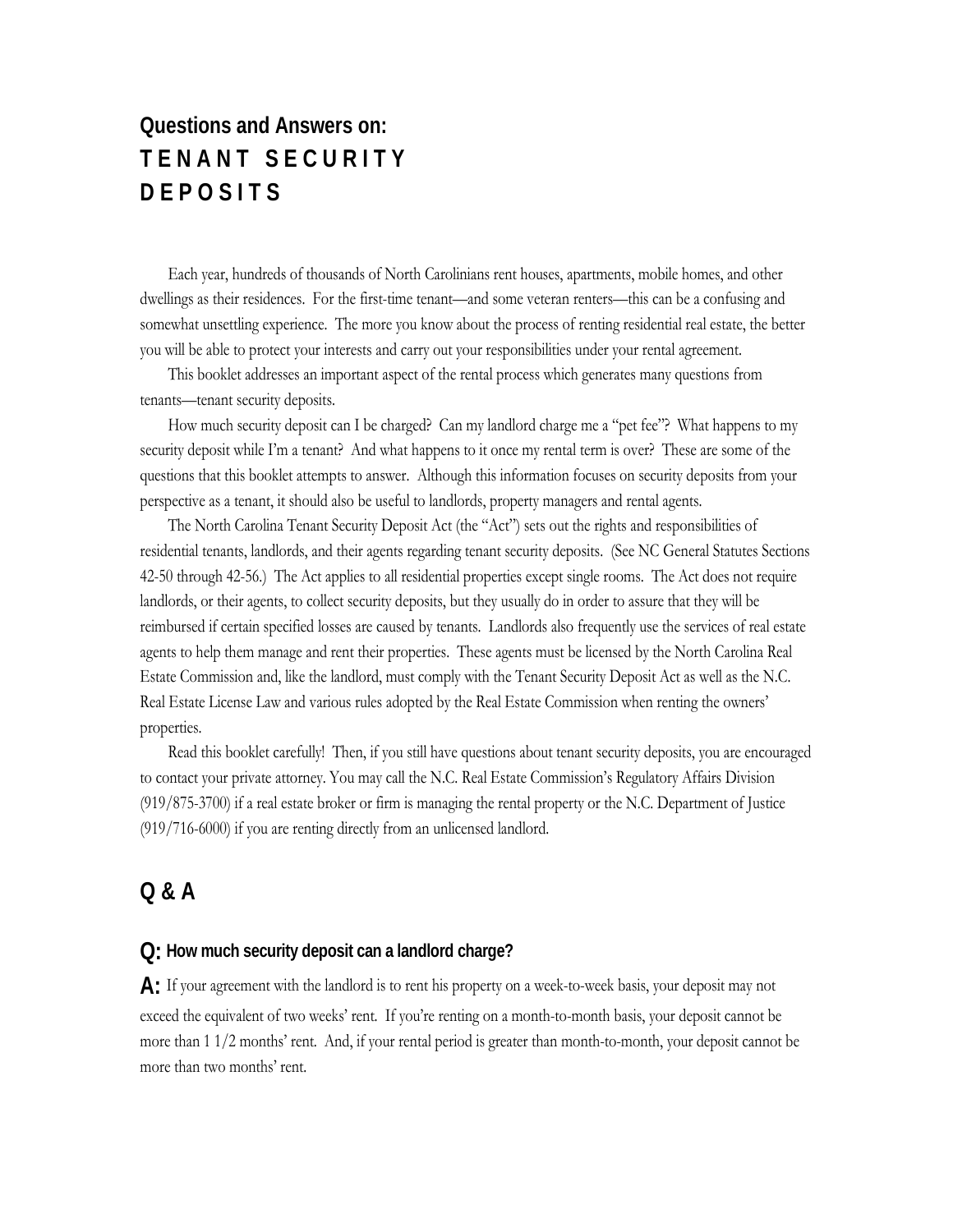### **Q: Can my landlord charge me a "pet fee"?**

**A:** Yes. In addition to the security deposit, your landlord may also charge you a non-refundable fee if you plan to keep a pet in the property or on the grounds. The "pet fee" can be any "reasonable" amount that the landlord wishes to charge. If your pet damages the property, the landlord may also keep all or a portion of the security deposit as necessary to repair the damage in addition to keeping the pet fee.

### **Q: What happens to my security deposit while I'm a tenant?**

**A:** To ensure that your security deposit is safe during the period of your tenancy, State law requires the landlord or property manager to keep it in a "trust account." A trust account is simply a bank account designated as "trust" or "escrow" that does not contain any of the landlord's or broker's personal funds. The trust account must be maintained in a licensed and insured bank or savings and loan institution licensed in North Carolina. Within 30 days following the beginning of your lease term, the landlord or agent must notify you in writing where your security deposit has been placed (typically, this notification is given in the lease). If your security deposit is moved to a different bank or savings and loan during your tenancy, you must be notified in writing of the new location.

# **Q: Are there any exceptions to the requirement that my security deposit be placed in a trust account?**

**A:** Yes, there is one exception. If the owner is managing their own property, or the property is being managed by an agent who has agreed for the owner to hold the deposits, the owner may post a bond to cover the security deposits. In such case, the landlord must: (1) notify you and the other tenants of the name of the insurance company providing the bond; (2) purchase the bond from an insurance company licensed to do business in North Carolina; (3) name you and the other tenants as payees under the bond; and (4) assure that the amount of the bond is sufficient to cover all security deposits collected. However, this is uncommon and most landlords require a security deposit.

#### **Q: Can my security deposit be placed in an interest-bearing account?**

A: Yes, under certain conditions. If a real estate agent is managing property for the owner, they may place your deposit in an interest-bearing account *only if they have your written permission and the written permission of the owner.* If your lease authorizes the agent to place your security deposit in an interest-bearing account, the authorization in the lease must be stated in a clear and conspicuous manner. The interest may be paid to you, to the landlord, or to the agent, and depends upon your agreement with the landlord.

#### **Q: What will happen to my security deposit at the end of my lease term?**

**A:** If you stay for the entire lease term and you have paid all rent due, the landlord (or agent) may deduct from your security deposit only the actual cost of repairing any damage which you have done to the property. *You cannot be charged for damage caused by "ordinary wear and tear."* What constitutes "ordinary wear and tear" must be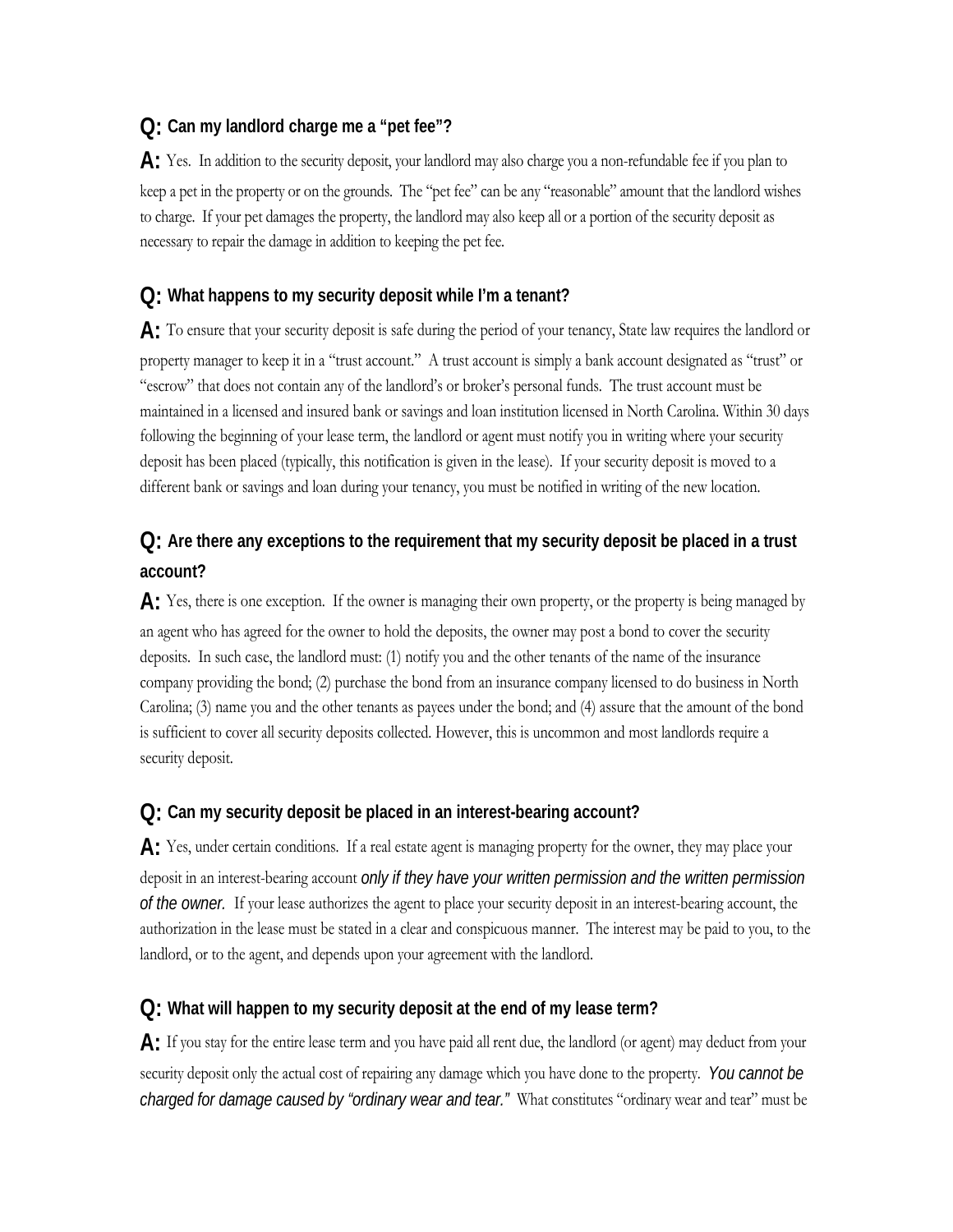determined on a case-by-case basis. For example, if you are the most recent tenant in the property, the landlord cannot charge you to replace such items as carpet, plumbing, or appliances which need replacement because they are old and worn out. In fact, you cannot be charged for even contributing to the normal wear and tear of such items. On the other hand, if you caused the item to wear out because of your mistreatment of it, you may be charged for the amount of *unusual* wear which you caused (but not the entire cost of replacement). Ordinarily, costs for routine cleaning and maintenance (painting, carpet cleaning, etc.) may not be deducted from your security deposit. However, if you leave the property so filthy that unusual or extraordinary measures are necessary to clean or restore the premises, the landlord may deduct the cost of such cleaning from your security deposit.

# **Q: What will happen to my security deposit if I vacate the property before the end of my lease?**

**A:** In addition to any physical damage which you may have caused to his property, the landlord may also deduct from your security deposit any actual damages caused by your moving out of the property before the end of your lease term; however, they may not charge you a "termination fee" or impose any other penalty or forfeiture of deposit for your early termination and must use their best efforts to fill the vacancy as soon as possible. For example, your rent is \$600 per month and you move out of the landlord's property two months before the end of your lease. If it takes the landlord one month to re-rent the property, \$600 may be deducted from your security deposit as lost rent for the period during which the property was vacant. The landlord may also use the security deposit to recover any reasonable fees or commissions charged by a licensed broker to re-rent the property.

### **Q: What will happen to my security deposit if, for some reason, I am unable to pay my rent?**

**A:** If you fail to fulfill your obligations under the lease, including your obligation to pay rent, the landlord or agent may evict you from the property. The court proceeding is known as "summary ejectment." In addition to having you removed from the property, the landlord or agent may recover from you any unpaid rent, late fees, and, of course, the cost of repairing any physical damage which you may have caused to the property—but not damage due to ordinary wear and tear. In addition, if you leave behind any of your personal property (furniture, clothing, etc.), the landlord may also recover from you the cost of storing your property. If your security deposit will not cover the landlord's damages for unpaid rent, physical damage to the property, and storage of your personal property, you will be liable for payment of any remaining costs. If a civil judgment is entered against you by the court, it could adversely affect your credit rating.

#### **Q: Is there a deadline by which the landlord or agent must return my security deposit?**

**A:** Within 30 days after the termination of your tenancy, the landlord or agent must send you either a full refund of your deposit or a written itemized accounting of any deductions along with any remaining refund amount. Where the full amount of damage cannot be determined within 30 days, the landlord or agent must send you a written interim accounting of deductions claimed, followed by a final accounting no later than 60 days following the end of the tenancy. So, it is important to give your landlord or agent a full forwarding address. If you cannot be located,